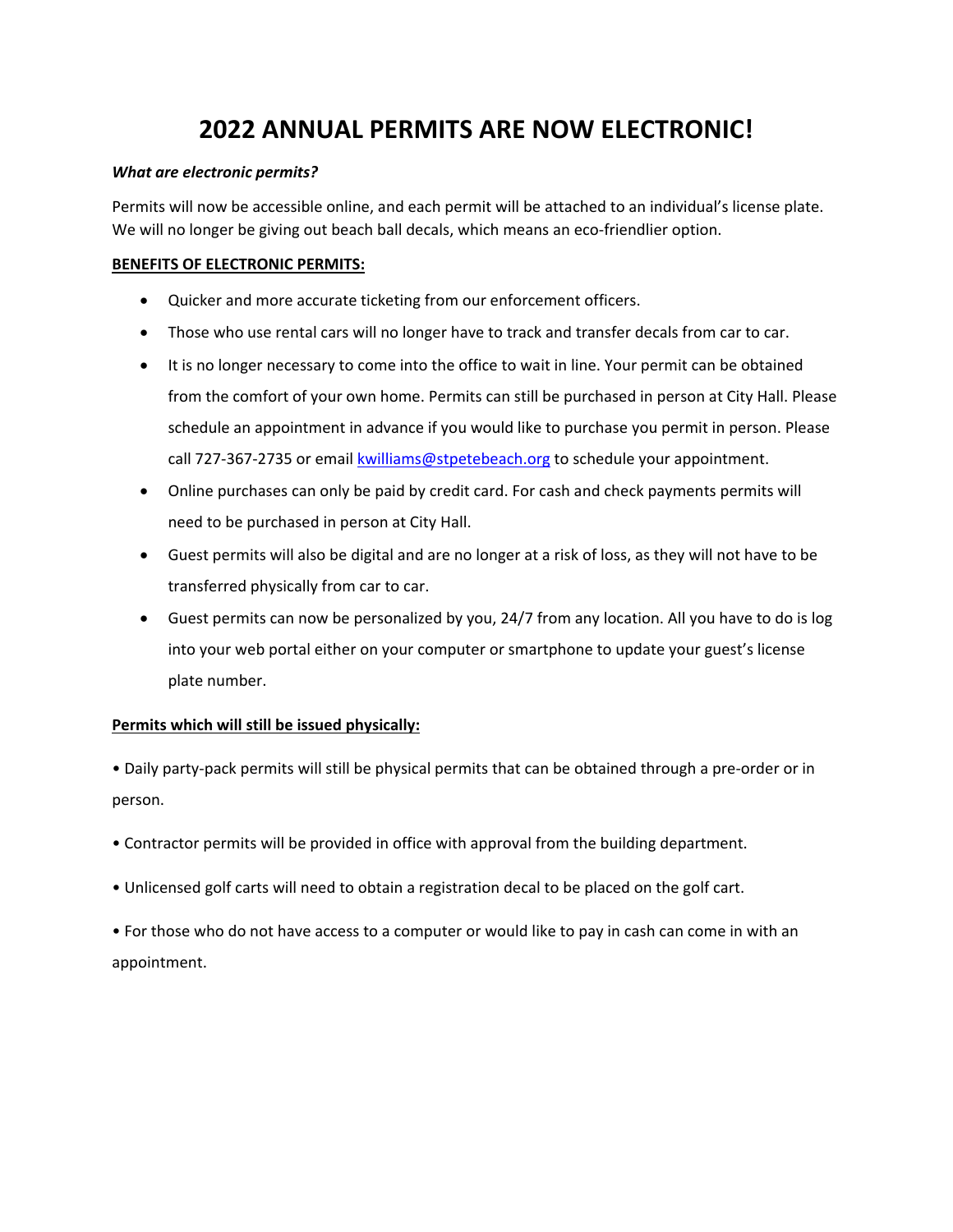#### **FAQ's**

*How much is the new permit?*

Each annual permit is still \$20, no additional credit card fees.

*Is there a permit for the boat ramps?*

Annual boat trailer permits are available to residents for \$75 and allow for parking at the Don and Egan boat ramps.

*How do I know which permit type I am eligible for?* 

You can view your eligible permit type via our online parking permit map. Click Here to View Permit Map

*With going to digital permits, are there any changes to permit types and rules?*

No, there are no changes to permit types and rules. The only change is how permits are being issued. Instead of receiving a physical permit, permits will be associated with vehicle license plate number.

# **How to sign up?**

#### **Step 1**

Visit stpetebeach Customer Portal (cmrpay.com) and click Sign Up or Log In

# **Welcome to the St. Pete Beach parking permits** portal!

The Customer Portal is your one stop shop to purchase and manage your active permits. Log in or sign up to get started.



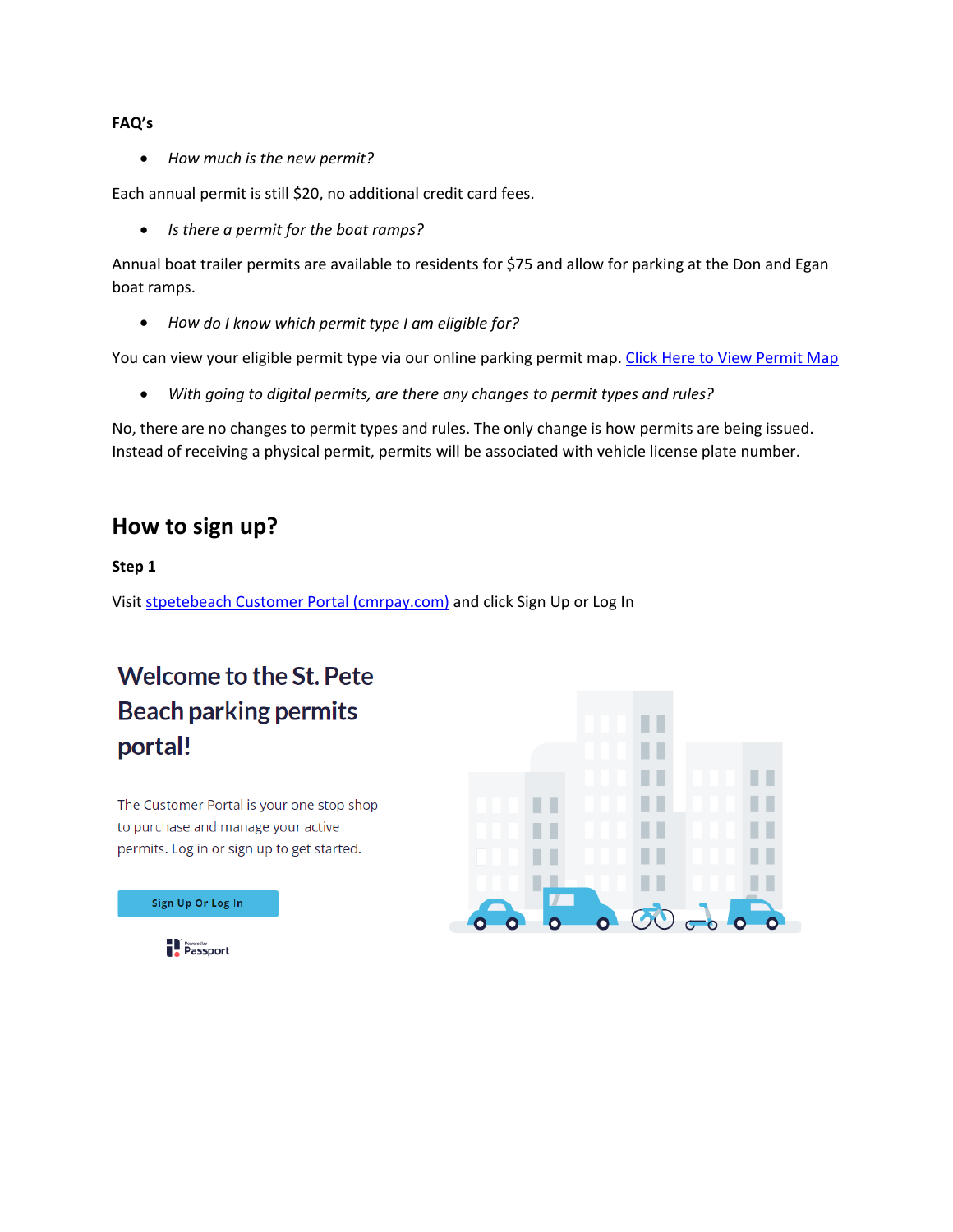Use your email as the username

Create a password following the required characters

& Click sign up

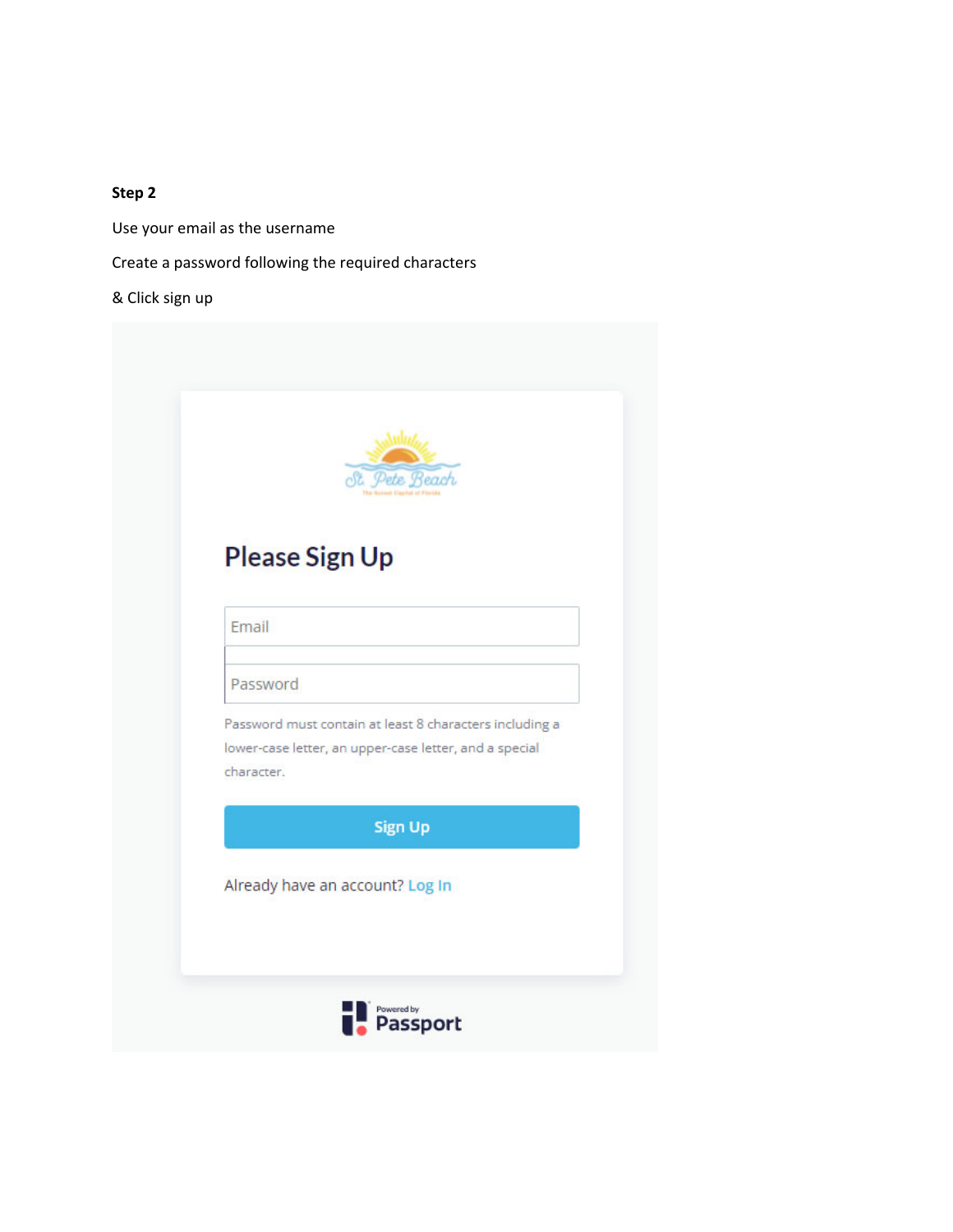Check your email to verify your account

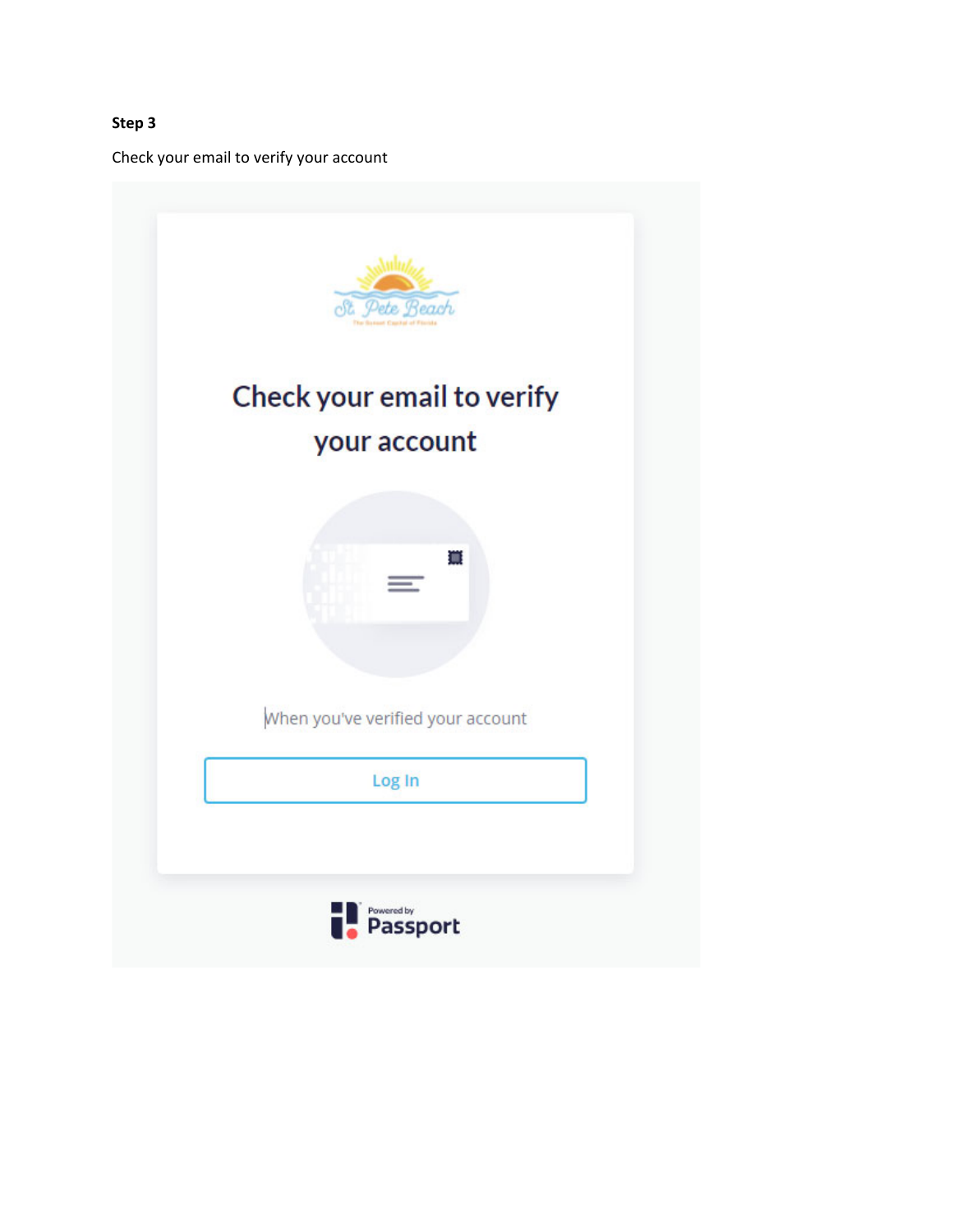#### **Below is the email you will receive to the provided email address, confirming your verification**

# Your email address was verified



donotreply@passportinc.com

To El Parking

(i) If there are problems with how this message is displayed, click here to view it in a web browser.

CAUTION: This message has originated from Outside of the Organization. Do Not Click on links or open atta



# **Welcome!**

Your email address was verified and you're ready to get started.

Your username is: parking@stpetebeach.org

For assistance, please contact us at St. Pete Beach, FL Support

This message was sent from a notification-only email address that does not accept incoming email. Please do not reply to this message. If you have questions please contact us at St. Pete Beach, FL Support

Powered by @ Passport Labs, Inc 2021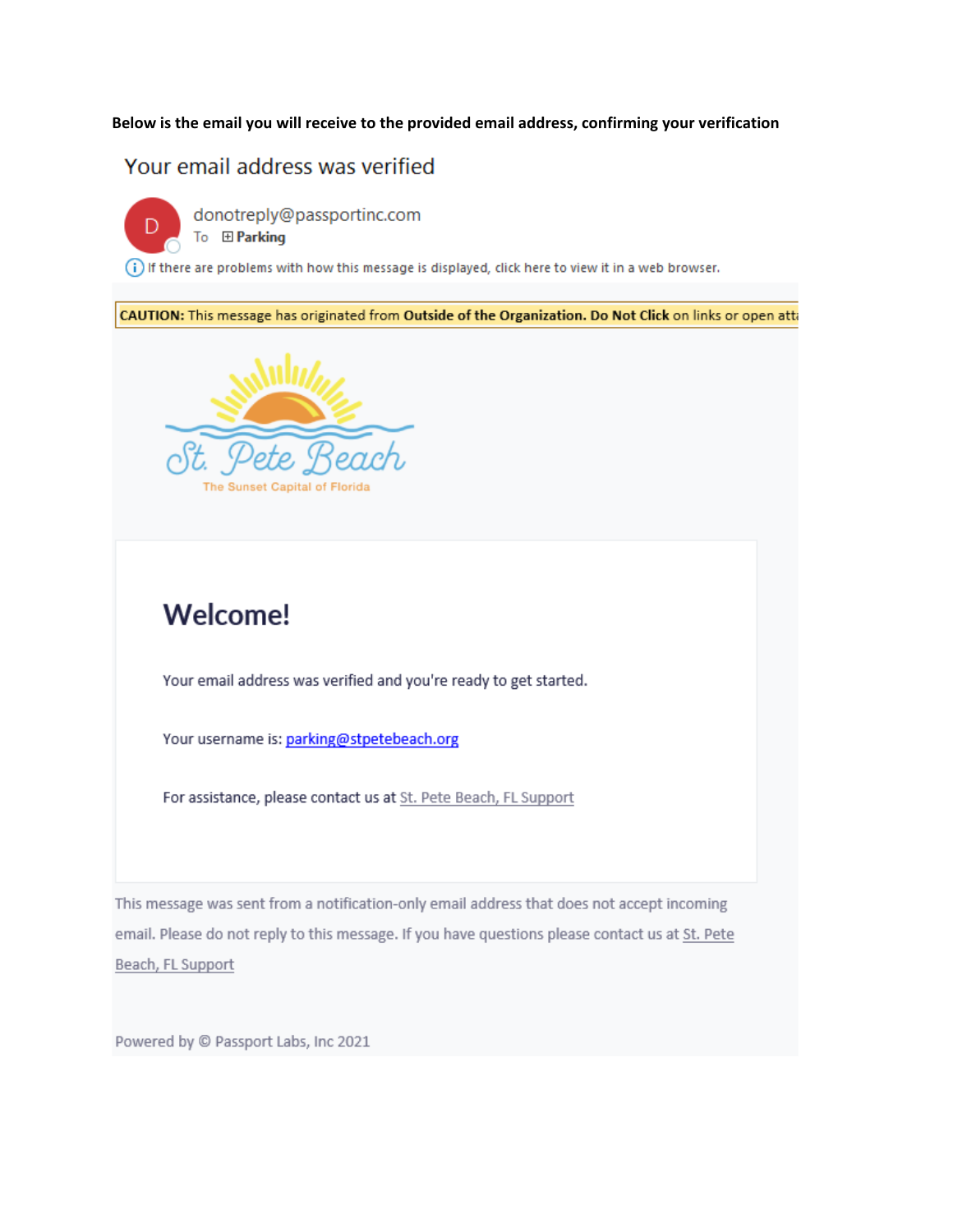Verify your email address in the link provided in your email

# Verify your email address



donotreply@passportinc.com To Parking



(i) If there are problems with how this message is displayed, click here to view it in a web browser.

CAUTION: This message has originated from Outside of the Organization. Do Not Click on links or open attach correspondence from the sender and know the content is safe



# Verify your email address

Please verify your email address for your account.

**Verify Your Email Address** 

This message was sent from a notification-only email address that does not accept incoming email. Please do not reply to this message. If you have questions please contact us at St. Pete Beach, FL Support

Powered by @ Passport Labs, Inc 2021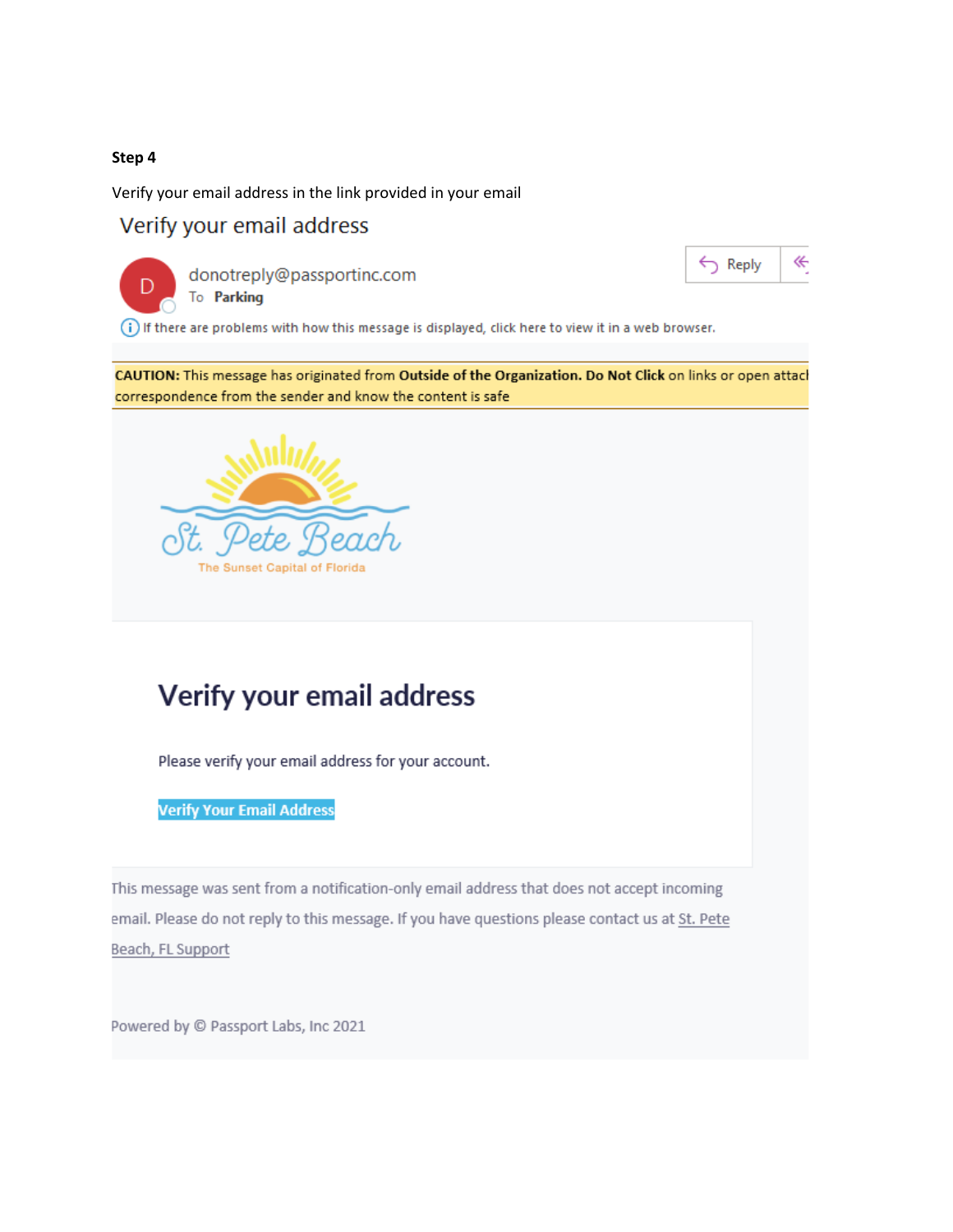**Once you click the link, the screen below will appear**

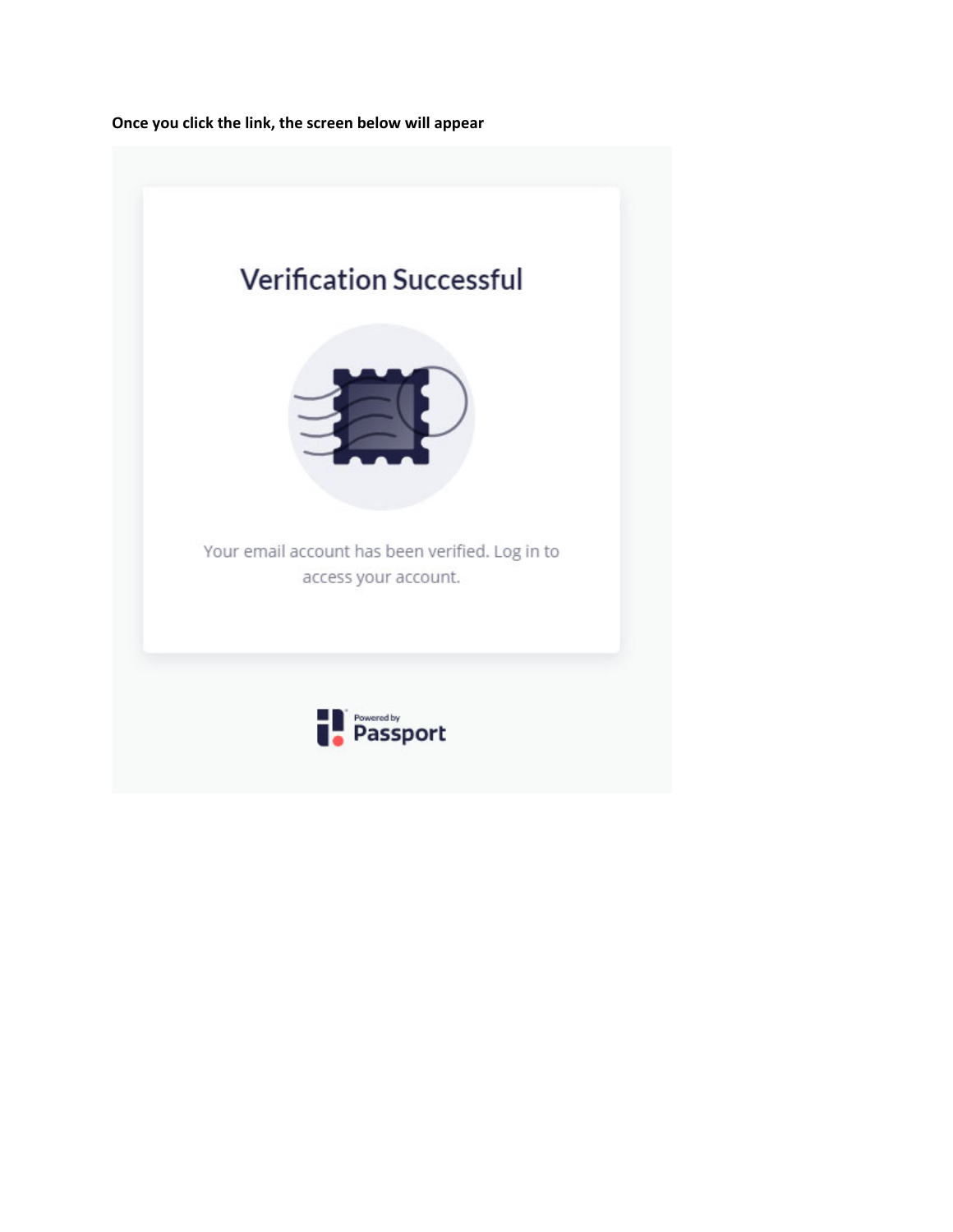Login on the homepage stpetebeach Customer Portal (cmrpay.com)

Enter the email you used and your selected password to login to your account



# Please Log In

kwilliams@stpetebeach.org

..........

**Reset Password** 

Log In

Don't have an account? Sign Up

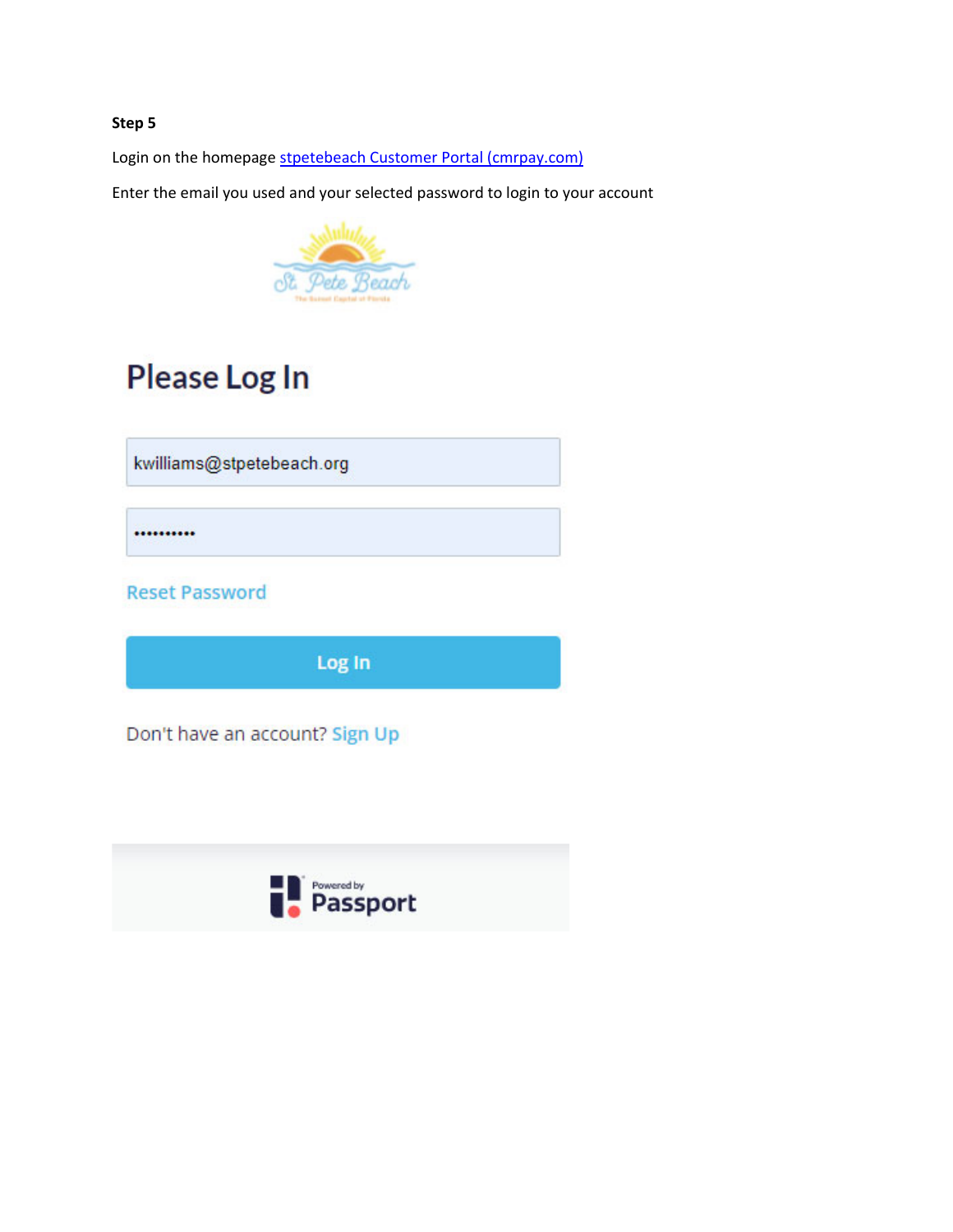Select the permit type you are looking for & click 'Start New Permit Application'

| <b>John</b><br><b>Customer Dashboard</b><br>32 Pete Feach |                                                                                                                          | ਸ਼<br>Your Account |
|-----------------------------------------------------------|--------------------------------------------------------------------------------------------------------------------------|--------------------|
|                                                           | Link a Permit<br><b>Apply for a New Permit</b>                                                                           |                    |
|                                                           | <b>Start New Permit-</b><br>Select a New Permit to get started<br>$\check{ }$<br>Application<br>Residential Permit       |                    |
|                                                           | Guest Permit - 3R-B. 3R-D. 4R<br>Guest Permit - 2R-U<br>Perr Pass A Grille Employee Permit<br><b>Boat Trailer Permit</b> |                    |
|                                                           | <b>Applications In Progress</b>                                                                                          |                    |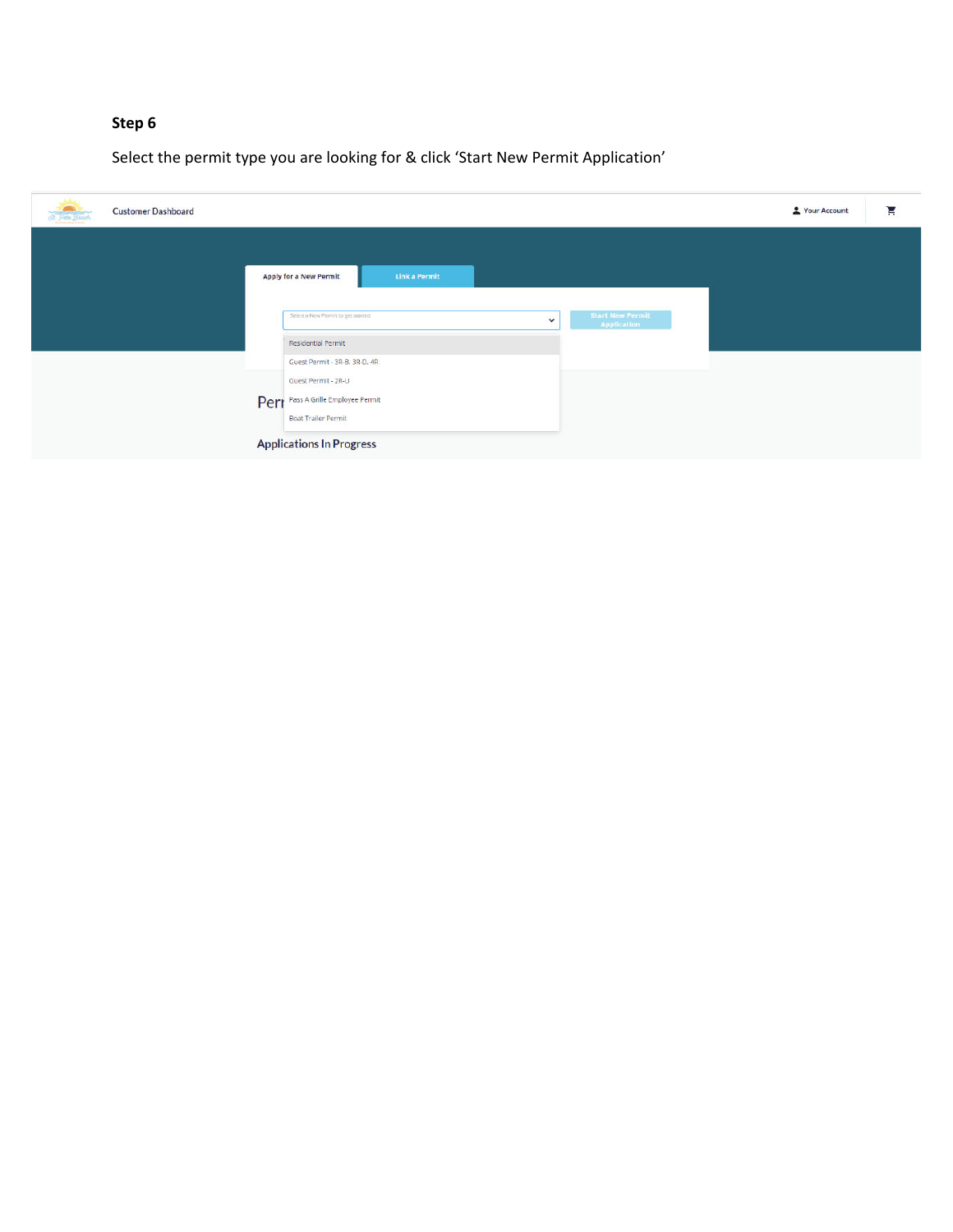Enter your City of St. Pete Beach address. Select your address once it appears and click 'Start Applying'

# We'll guide you through completing your Residential Permit application

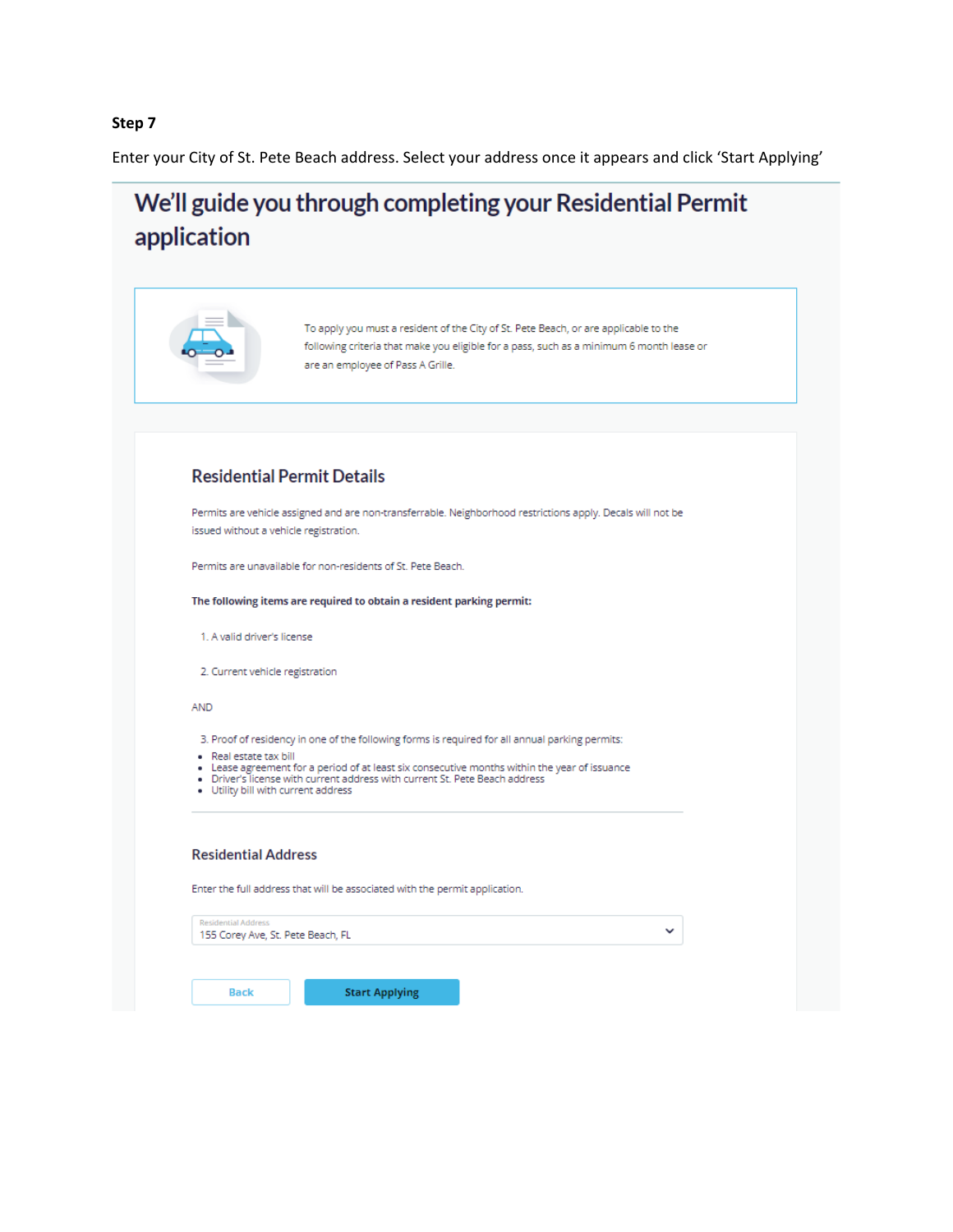The permit you are eligible for, per your St. Pete Beach address will be listed. Now click 'Select' and continue to the next page.

|                                                                                                                                                    | <b>Residential Permit Application</b>            |                       |               |
|----------------------------------------------------------------------------------------------------------------------------------------------------|--------------------------------------------------|-----------------------|---------------|
| <b>Select a Permit</b>                                                                                                                             |                                                  | Search                |               |
| B                                                                                                                                                  |                                                  |                       | <b>Select</b> |
| Locations<br>Gulf Way Meters, Pass-a-Grille Way Meters, Bella<br>Vista, Upham Beach Metered, 49th Ave Metered<br>Parking, 51st Ave Metered Parking | Hours<br>24/7                                    |                       |               |
|                                                                                                                                                    |                                                  |                       |               |
|                                                                                                                                                    | <b>Terms of Service</b><br><b>Privacy Policy</b> | <b>Cookies Policy</b> |               |
|                                                                                                                                                    |                                                  |                       |               |
| <b>Frequently Asked Questions</b><br>Contact Us                                                                                                    |                                                  |                       |               |
| St. Pete Beach, FL<br>155 Corey Avenue                                                                                                             | (727) 367-2735<br>₹.                             |                       |               |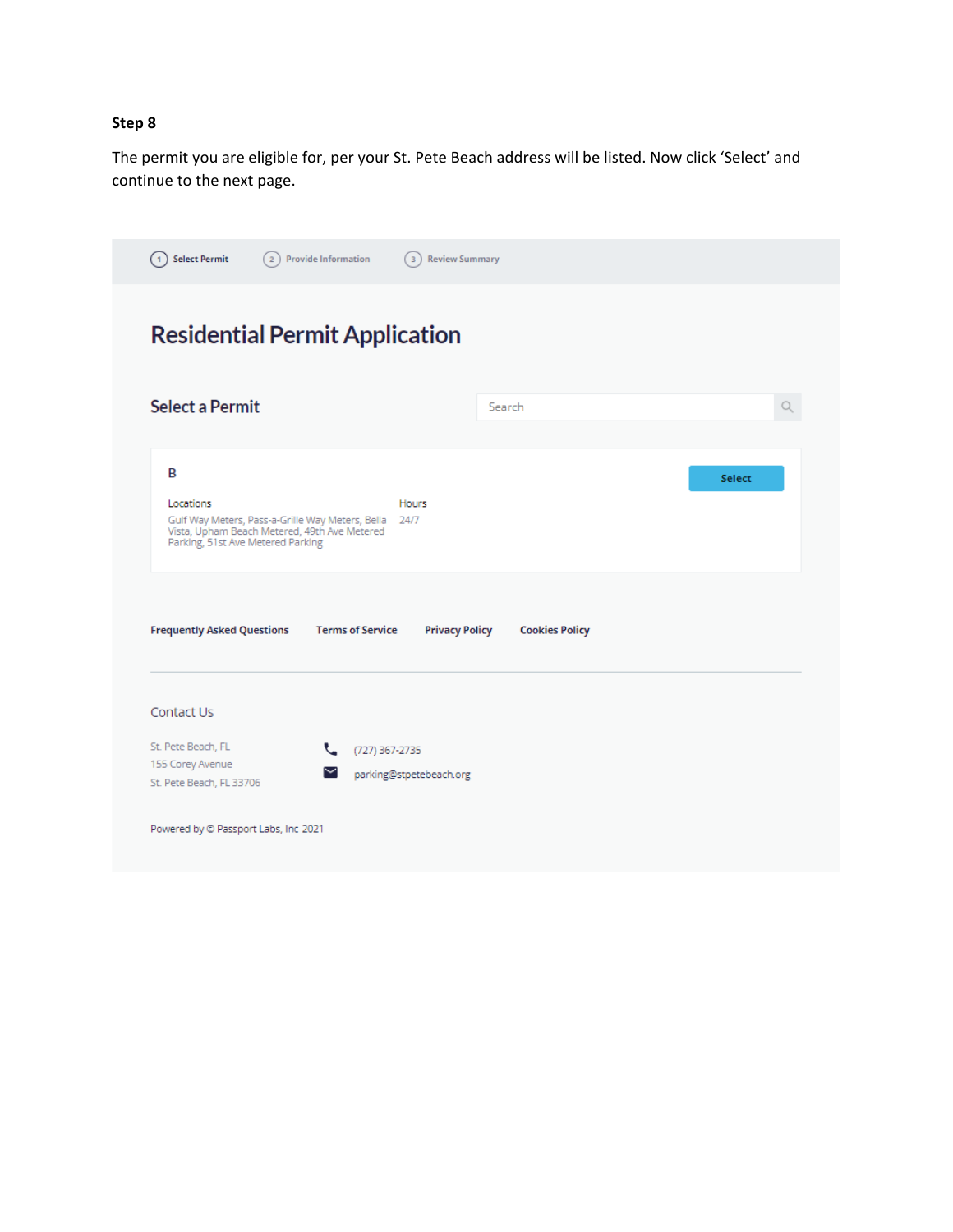Enter your vehicle information in each line and select 'Next'

|                                                                                                                       | <b>Residential Permit Application</b>                                                                                                                                                                                    | Save and Exit 日                                                                        |
|-----------------------------------------------------------------------------------------------------------------------|--------------------------------------------------------------------------------------------------------------------------------------------------------------------------------------------------------------------------|----------------------------------------------------------------------------------------|
|                                                                                                                       | To apply you must a resident of the City of St. Pete Beach, or<br>are applicable to the following criteria that make you eligible<br>for a pass, such as a minimum 6 month lease or are an<br>employee of Pass A Grille. | <b>Permit Details</b><br>Price<br>\$20.00<br>Valid Dates<br>Jan 1, 2022 - Dec 31, 2022 |
| Provide Information<br><b>Vehicle Info</b><br>License Plate Number<br><b>ABC123</b><br>License Plate State<br>Florida | v                                                                                                                                                                                                                        | B                                                                                      |
| Vehicle Make<br>Jeep<br>Vehicle Model<br>Wrangler                                                                     | v<br>v                                                                                                                                                                                                                   |                                                                                        |
| <b>Next</b>                                                                                                           |                                                                                                                                                                                                                          |                                                                                        |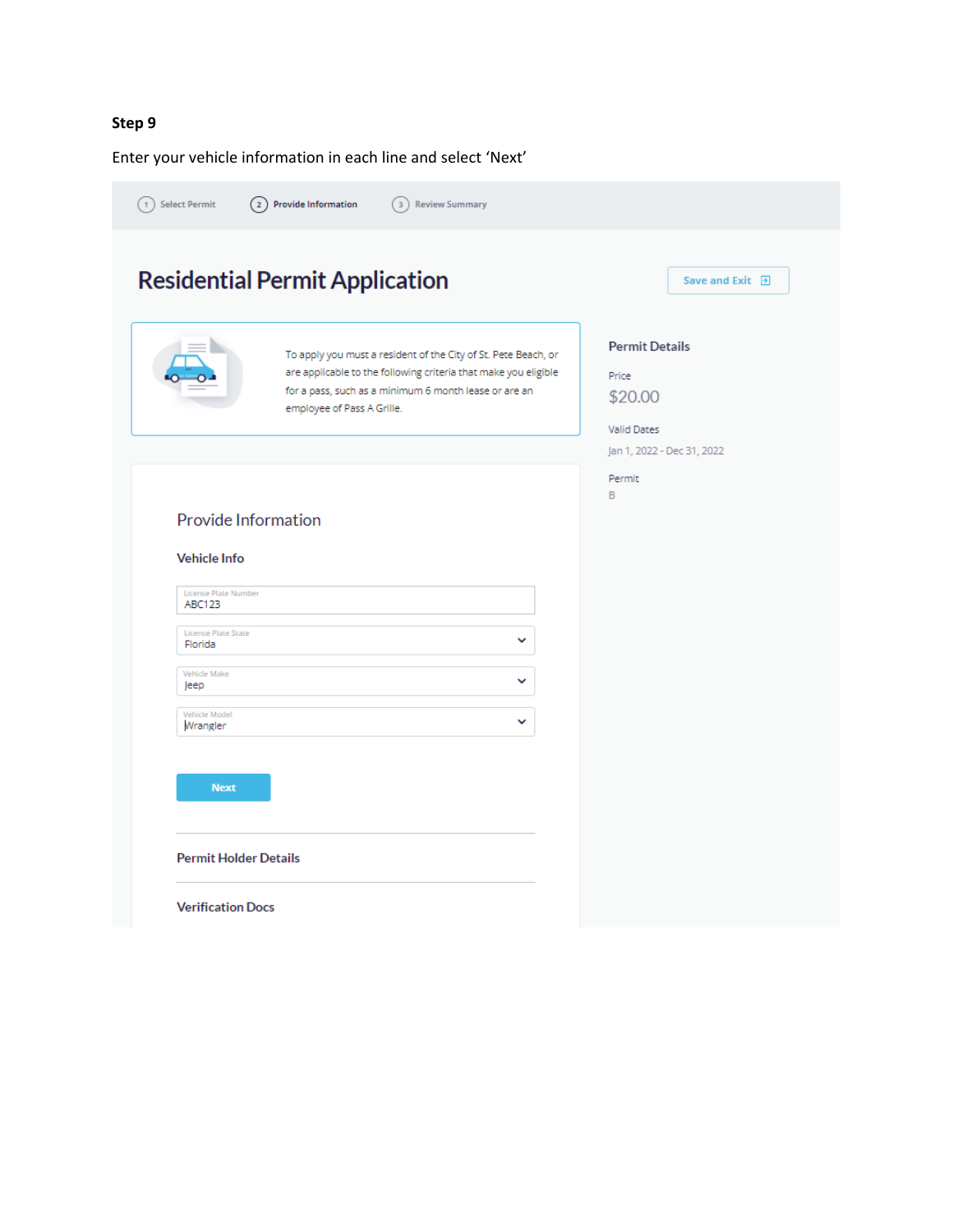Enter the name of whom the permit belongs, their phone, and the email address of your choice

|                                                                                                  | <b>Residential Permit Application</b>                                                                                                                                                                                    | Save and Exit <b>D</b>                                                                 |
|--------------------------------------------------------------------------------------------------|--------------------------------------------------------------------------------------------------------------------------------------------------------------------------------------------------------------------------|----------------------------------------------------------------------------------------|
|                                                                                                  | To apply you must a resident of the City of St. Pete Beach, or<br>are applicable to the following criteria that make you eligible<br>for a pass, such as a minimum 6 month lease or are an<br>employee of Pass A Grille. | <b>Permit Details</b><br>Price<br>\$20.00<br>Valid Dates<br>Jan 1, 2022 - Dec 31, 2022 |
| Provide Information<br><b>Vehicle Info</b>                                                       |                                                                                                                                                                                                                          | Permit<br>B.                                                                           |
| <b>Permit Holder Details</b><br>Residential Address<br>155 Corey Ave<br>First Name<br><b>SPB</b> |                                                                                                                                                                                                                          |                                                                                        |
| Last Name<br>City<br>Phone Number<br>7273672735                                                  |                                                                                                                                                                                                                          |                                                                                        |
| <b>Email Address</b><br>parking@stpetebeach.org<br><b>Next</b>                                   |                                                                                                                                                                                                                          |                                                                                        |
|                                                                                                  | <b>Verification Docs</b>                                                                                                                                                                                                 |                                                                                        |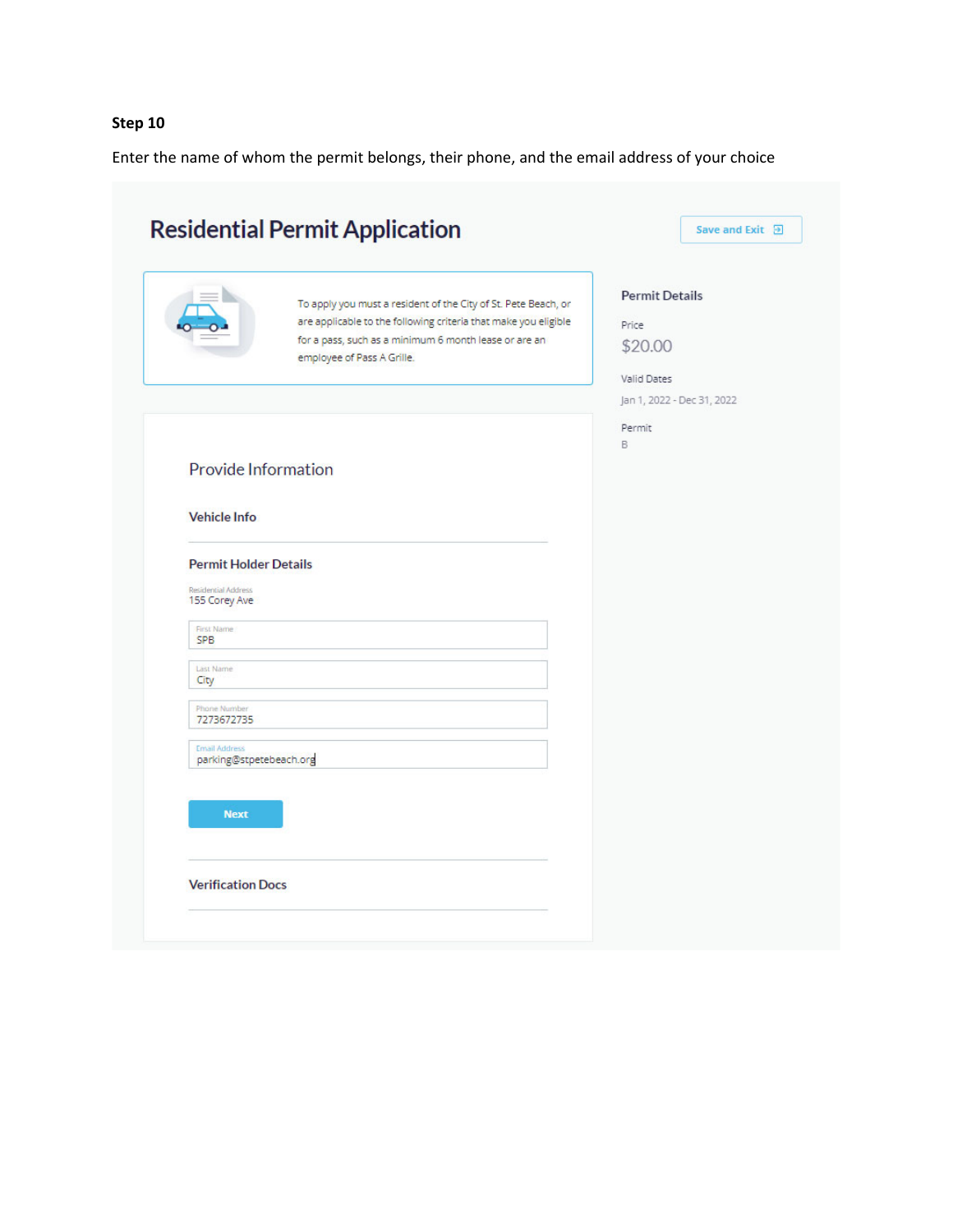Attach the required documents; a current driver's license, current automobile registration the permit is for, & proof of residency in one of the applicable forms

**Permit Details** 

Price

\$20.00

Valid Dates

Permit

 $\mathsf B$ 

Jan 1, 2022 - Dec 31, 2022



Max file size: 10.0MB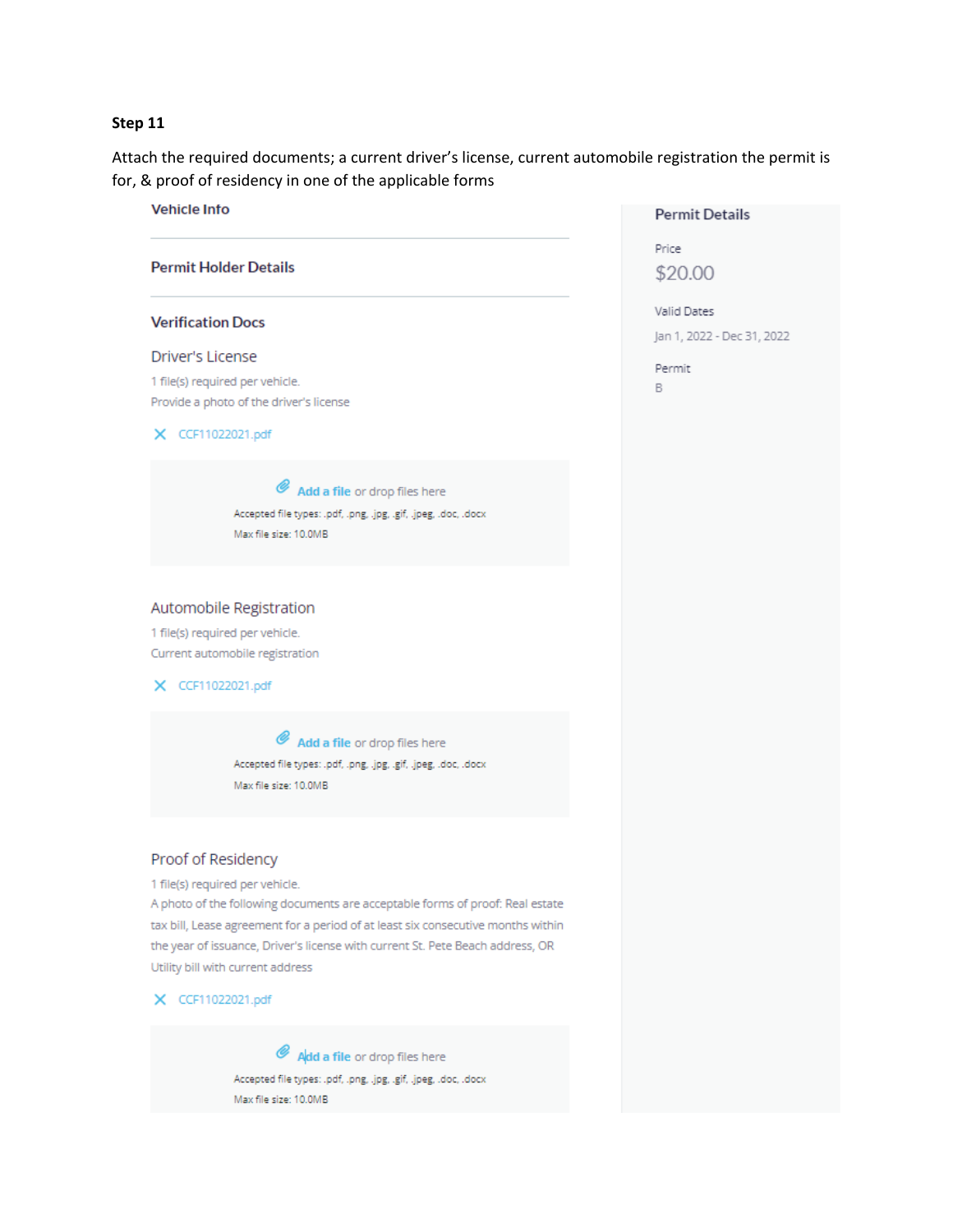Review all the permit information is correct, check 'I agree to the Terms & agreements' & then click 'Add to Cart'

| <b>Permit Details</b>                   |                                                                                                       |                                        |                   |
|-----------------------------------------|-------------------------------------------------------------------------------------------------------|----------------------------------------|-------------------|
|                                         |                                                                                                       | <b>Price</b>                           |                   |
|                                         | Residential Permit                                                                                    | <b>Permit Cost</b>                     | \$16.50           |
| Permit Type                             |                                                                                                       |                                        |                   |
| Permit<br>Location                      | в<br>Gulf Way Meters, Pass-a-Grille Way Meters, Bella<br>Vista, Upham Beach Metered, 49th Ave Metered | <b>Transaction Fee</b><br>Subtotal Due | \$3.50<br>\$20.00 |
| <b>Valid Dates</b>                      | Parking, 51st Ave Metered Parking<br>Jan 1, 2022 - Dec 31, 2022                                       |                                        |                   |
| <b>Vehicle Info</b>                     |                                                                                                       |                                        |                   |
|                                         |                                                                                                       |                                        |                   |
| License Plate Number                    | ABC123                                                                                                |                                        |                   |
| License Plate State                     | FL                                                                                                    |                                        |                   |
| Vehicle Make                            | jeep.                                                                                                 |                                        |                   |
| Vehicle Model                           | Wrangler                                                                                              |                                        |                   |
| <b>Permit Holder Details</b>            |                                                                                                       |                                        |                   |
| First Name                              | <b>SPB</b>                                                                                            |                                        |                   |
| Last Name                               | City                                                                                                  |                                        |                   |
| <b>Phone Number</b>                     | 7273672735                                                                                            |                                        |                   |
| <b>Email Address</b>                    | parking@stpetebeach.org                                                                               |                                        |                   |
|                                         | 33706                                                                                                 |                                        |                   |
|                                         | 155 Corey Ave                                                                                         |                                        |                   |
|                                         | FL                                                                                                    |                                        |                   |
|                                         | St. Pete Beach                                                                                        |                                        |                   |
| <b>Verification Docs</b>                |                                                                                                       |                                        |                   |
|                                         | CCF11022021.pdf                                                                                       |                                        |                   |
| Driver's License                        |                                                                                                       |                                        |                   |
| Automobile Registration CCF11022021.pdf |                                                                                                       |                                        |                   |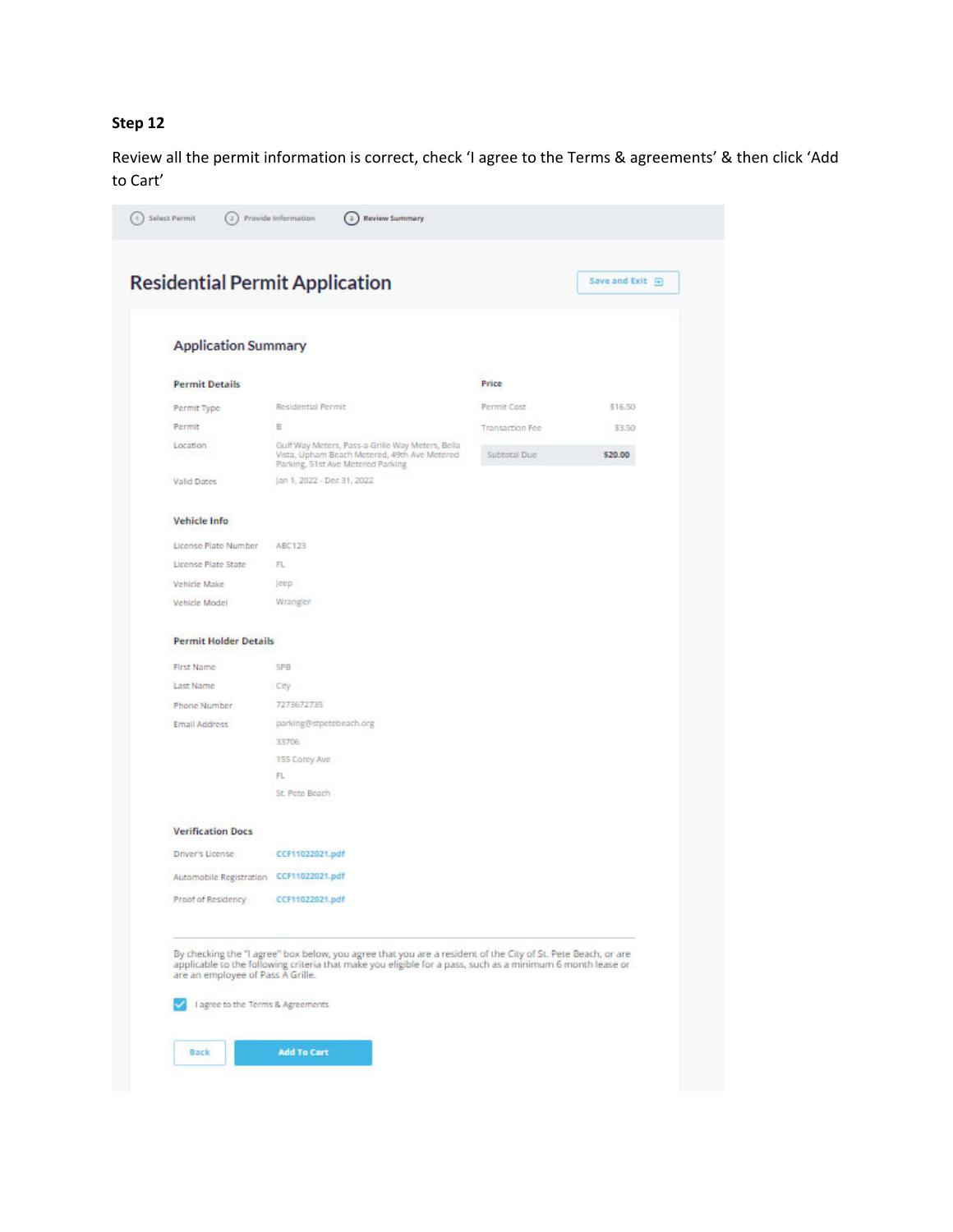If you have additional permits, please select 'Add Additional Items To Cart' & repeat the process from **Step 6**. If you are done, select 'Check Out'

|                                      |               |              |                                 |                                     | ×        |
|--------------------------------------|---------------|--------------|---------------------------------|-------------------------------------|----------|
|                                      |               |              |                                 | Your Cart                           |          |
|                                      |               |              |                                 | Items Charged Upon Approval         |          |
| <b>Apply for a New Permit</b>        | Link a Permit |              |                                 | <b>Residential Permit</b>           | $\times$ |
|                                      |               |              |                                 | $\mathbb B$                         | \$20.00  |
| Select a New Permit to get started   |               | $\checkmark$ | Start New Permit<br>Application |                                     |          |
| <b>O</b> Need help finding a permit? |               |              |                                 | <b>Total Due</b>                    | \$20.00  |
|                                      |               |              |                                 | <b>Check Out</b>                    |          |
| <b>Permits Dashboard</b>             |               |              |                                 | <b>Add Additional Items To Cart</b> |          |
| <b>Applications In Progress</b>      |               |              |                                 |                                     |          |
| <b>B</b> Residential Permit          |               |              |                                 |                                     |          |
| <b>DESCRIPTION</b>                   |               |              | <b>Added to Cart</b>            |                                     |          |
|                                      |               |              |                                 |                                     |          |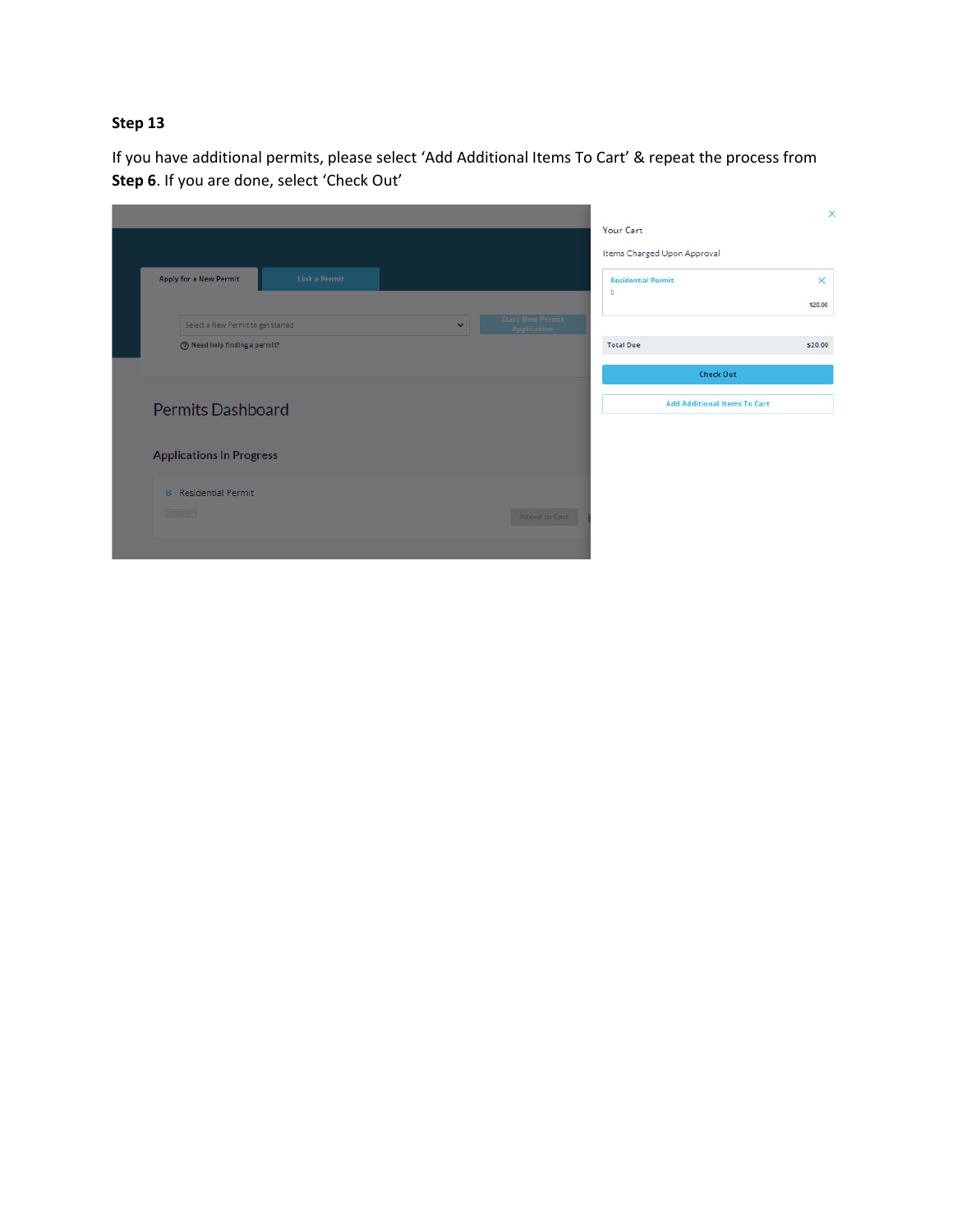Enter your billing address & card information & choose 'Place Order'

**PLEASE NOTE: Your credit/debit card will NOT be charged until after you are approved for the permit(s)**

**If, for any reason, your application is denied, your card and information will be removed from the system.**

| <b>Payment Method</b>                           |                                                                                      |                                                                                                                                                                   |         |
|-------------------------------------------------|--------------------------------------------------------------------------------------|-------------------------------------------------------------------------------------------------------------------------------------------------------------------|---------|
| <b>Billing Address</b>                          |                                                                                      | <b>Order Summary</b>                                                                                                                                              |         |
| <b>Street Address</b>                           |                                                                                      | Subtotal                                                                                                                                                          | \$16.50 |
| 155 Corey Ave                                   |                                                                                      | Taxes                                                                                                                                                             | \$0.00  |
| City                                            |                                                                                      | Fees                                                                                                                                                              | \$3.50  |
| St. Pete Beach                                  |                                                                                      | <b>Total Due</b>                                                                                                                                                  | \$20.00 |
| State<br>v<br>Florida                           | Zip<br>33706                                                                         | PLEASE NOTE: Your credit/debit card will NOT be<br>charged until after you are approved for the<br>permit and/or removed from the waiting list, if<br>applicable. |         |
| Payment<br>Name On Card<br>SPB City             |                                                                                      |                                                                                                                                                                   |         |
| Card Number                                     |                                                                                      |                                                                                                                                                                   |         |
| 4111 1111 1111 1111                             |                                                                                      |                                                                                                                                                                   |         |
| <b>WSA</b><br><b>DOCAVIX</b><br><b>Colorado</b> |                                                                                      |                                                                                                                                                                   |         |
| Expiration<br>12/2022                           | Security Code<br>123                                                                 |                                                                                                                                                                   |         |
| mm/yyyy                                         |                                                                                      |                                                                                                                                                                   |         |
|                                                 |                                                                                      |                                                                                                                                                                   |         |
| <b>Place Order</b><br><b>Back</b>               |                                                                                      |                                                                                                                                                                   |         |
|                                                 |                                                                                      |                                                                                                                                                                   |         |
|                                                 |                                                                                      |                                                                                                                                                                   |         |
| <b>Detail Summary</b>                           |                                                                                      |                                                                                                                                                                   |         |
|                                                 | Below permit cost(s) will not reflect any discounts or fees applied to the purchase. |                                                                                                                                                                   |         |